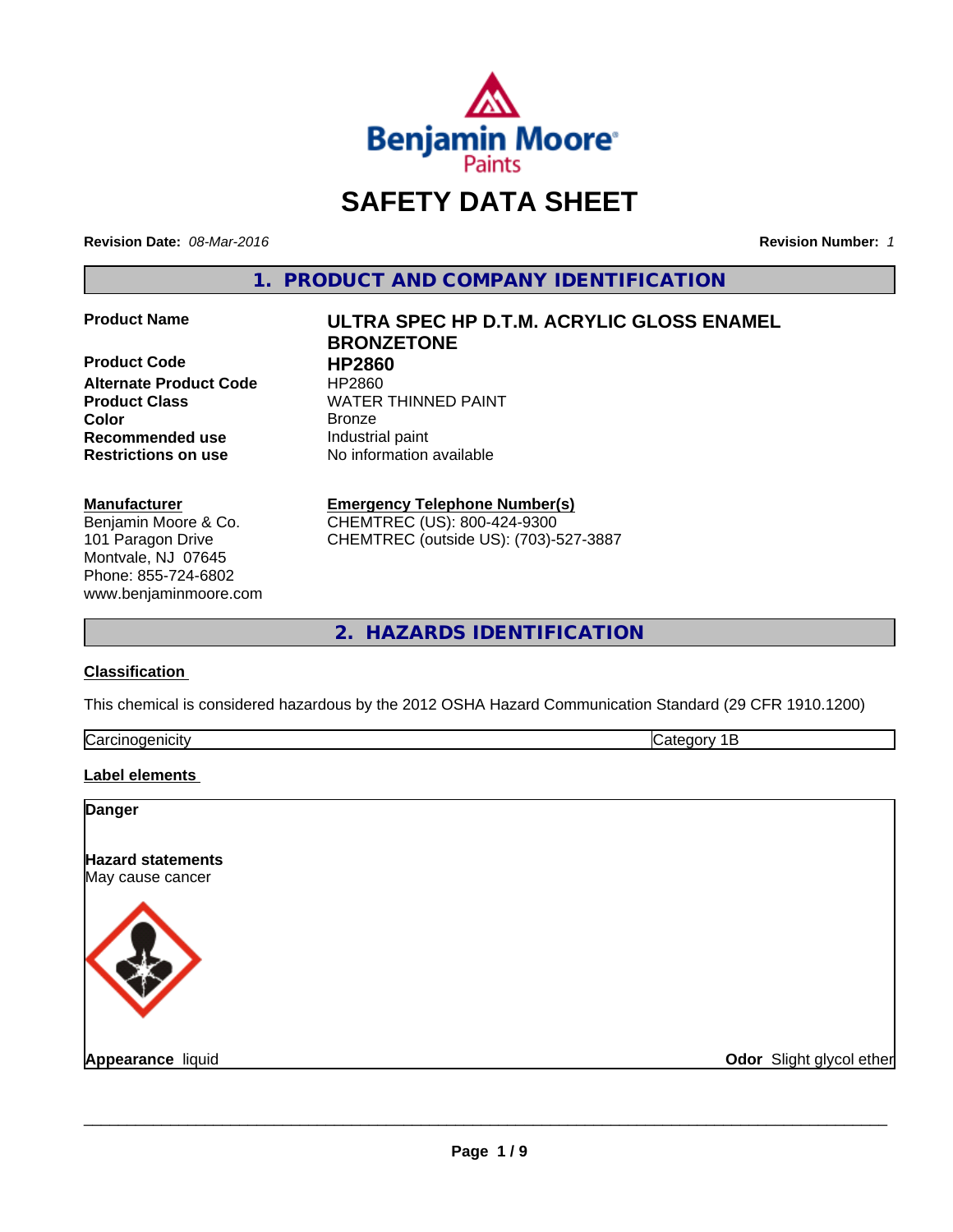#### **Precautionary Statements - Prevention**

Obtain special instructions before use Do not handle until all safety precautions have been read and understood Use personal protective equipment as required

If exposed or concerned get medical attention

#### **Precautionary Statements - Storage**

Store locked up

#### **Precautionary Statements - Disposal**

Dispose of contents/container to an approved waste disposal plant

#### **Hazards not otherwise classified (HNOC)**

Not Applicable

#### **Other information**

No information available

# **3. COMPOSITION INFORMATION ON COMPONENTS**

| <b>Chemical Name</b>                          | <b>CAS-No</b> | Weight % (max) |
|-----------------------------------------------|---------------|----------------|
| 2,2,4-trimethyl-1,3-propanediol diisobutyrate | 6846-50-0     |                |
| Titanium dioxide                              | 13463-67-7    |                |
| Carbon black                                  | 1333-86-4     |                |
| Sodium nitrite                                | 7632-00-0     | U.5            |
| Urea, N-(3,4-dichlorophenyl)-N,N-dimethyl-    | 330-54-1      | 0.5            |
| Ammonia                                       | 7664-41-7     | U.5            |

|                                                  | 4. FIRST AID MEASURES                                                                              |
|--------------------------------------------------|----------------------------------------------------------------------------------------------------|
| <b>General Advice</b>                            | No hazards which require special first aid measures.                                               |
| <b>Eye Contact</b>                               | Rinse thoroughly with plenty of water for at least 15 minutes and consult a<br>physician.          |
| <b>Skin Contact</b>                              | Wash off immediately with soap and plenty of water removing all contaminated<br>clothes and shoes. |
| <b>Inhalation</b>                                | Move to fresh air. If symptoms persist, call a physician.                                          |
| Ingestion                                        | Clean mouth with water and afterwards drink plenty of water. Consult a physician<br>if necessary.  |
| <b>Most Important</b><br><b>Symptoms/Effects</b> | None known.                                                                                        |
| <b>Notes To Physician</b>                        | Treat symptomatically.                                                                             |
|                                                  | 5. FIRE-FIGHTING MEASURES                                                                          |

**Suitable Extinguishing Media** Use extinguishing measures that are appropriate to local circumstances and the surrounding environment.

**Protective Equipment And Precautions For** As in any fire, wear self-contained breathing apparatus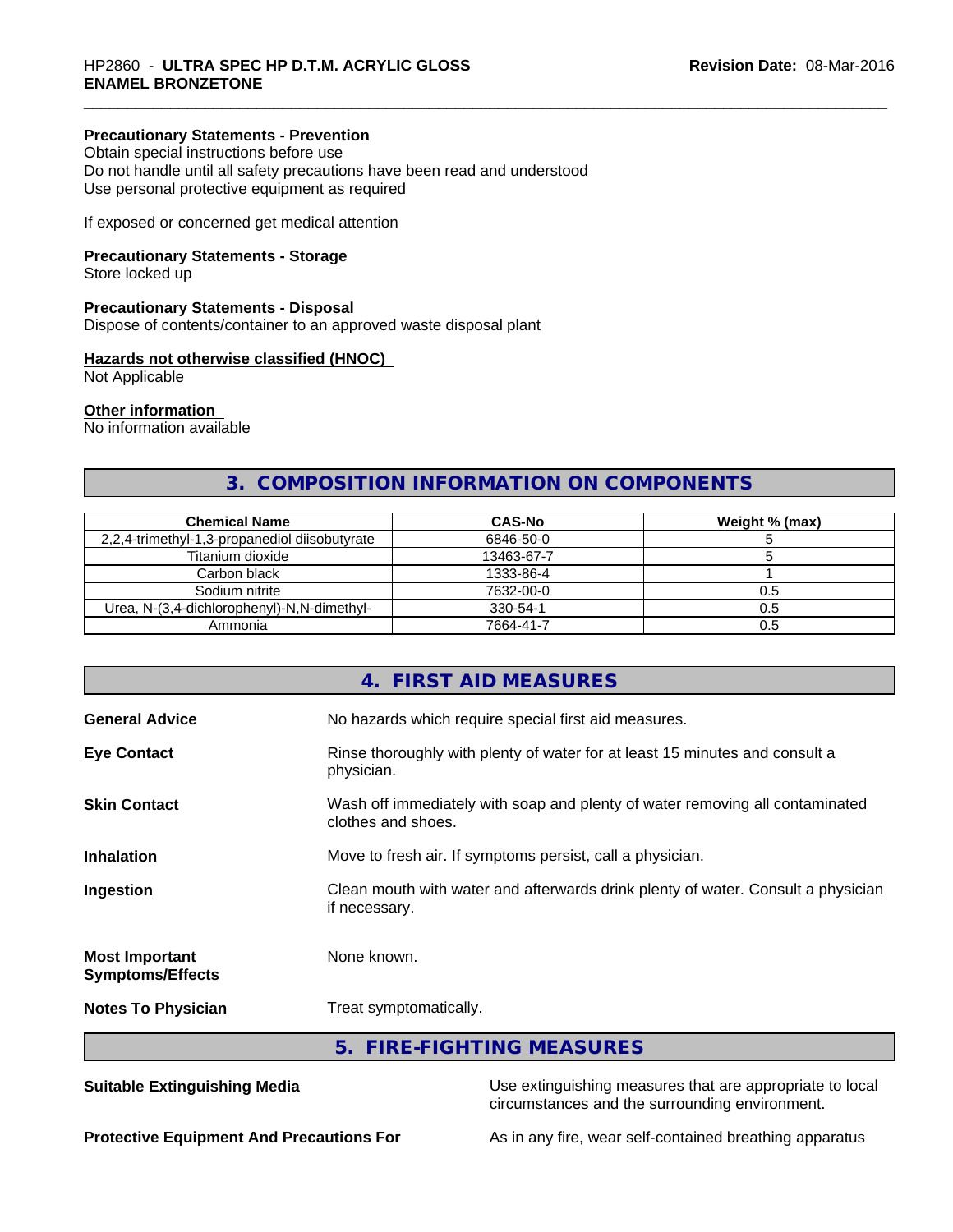| <b>Firefighters</b>                                                                                                                                                                               | pressure-demand, MSHA/NIOSH (approved or equivalent)<br>and full protective gear. |  |  |
|---------------------------------------------------------------------------------------------------------------------------------------------------------------------------------------------------|-----------------------------------------------------------------------------------|--|--|
| <b>Specific Hazards Arising From The Chemical</b>                                                                                                                                                 | Closed containers may rupture if exposed to fire or<br>extreme heat.              |  |  |
| <b>Sensitivity To Mechanical Impact</b>                                                                                                                                                           | No.                                                                               |  |  |
| <b>Sensitivity To Static Discharge</b>                                                                                                                                                            | No.                                                                               |  |  |
| <b>Flash Point Data</b><br>Flash Point (°F)<br>Flash Point (°C)<br><b>Flash Point Method</b><br><b>Flammability Limits In Air</b><br><b>Lower Explosion Limit</b><br><b>Upper Explosion Limit</b> | 250<br>121<br><b>PMCC</b><br>Not applicable<br>Not applicable                     |  |  |
| <b>NFPA</b><br>Health: 1<br>Flammability: 1                                                                                                                                                       | <b>Instability: 0</b><br><b>Special: Not Applicable</b>                           |  |  |
| <b>NFPA Legend</b><br>0 - Not Hazardous<br>1 - Slightly<br>2 Moderate                                                                                                                             |                                                                                   |  |  |

2 - Moderate

**Exposure Limits**

3 - High

г

4 - Severe

*The ratings assigned are only suggested ratings, the contractor/employer has ultimate responsibilities for NFPA ratings where this system is used.*

*Additional information regarding the NFPA rating system is available from the National Fire Protection Agency (NFPA) at www.nfpa.org.*

|                                  | 6. ACCIDENTAL RELEASE MEASURES                                                                                                                                                   |
|----------------------------------|----------------------------------------------------------------------------------------------------------------------------------------------------------------------------------|
| <b>Personal Precautions</b>      | Avoid contact with skin, eyes and clothing. Ensure adequate ventilation.                                                                                                         |
| <b>Other Information</b>         | Prevent further leakage or spillage if safe to do so.                                                                                                                            |
| <b>Environmental Precautions</b> | See Section 12 for additional Ecological Information.                                                                                                                            |
| <b>Methods For Clean-Up</b>      | Soak up with inert absorbent material. Sweep up and shovel into suitable<br>containers for disposal.                                                                             |
|                                  | 7. HANDLING AND STORAGE                                                                                                                                                          |
| <b>Handling</b>                  | Avoid contact with skin, eyes and clothing. Avoid breathing vapors, spray mists or<br>sanding dust. In case of insufficient ventilation, wear suitable respiratory<br>equipment. |
| <b>Storage</b>                   | Keep container tightly closed. Keep out of the reach of children.                                                                                                                |
| <b>Incompatible Materials</b>    | No information available                                                                                                                                                         |
|                                  | 8. EXPOSURE CONTROLS / PERSONAL PROTECTION                                                                                                                                       |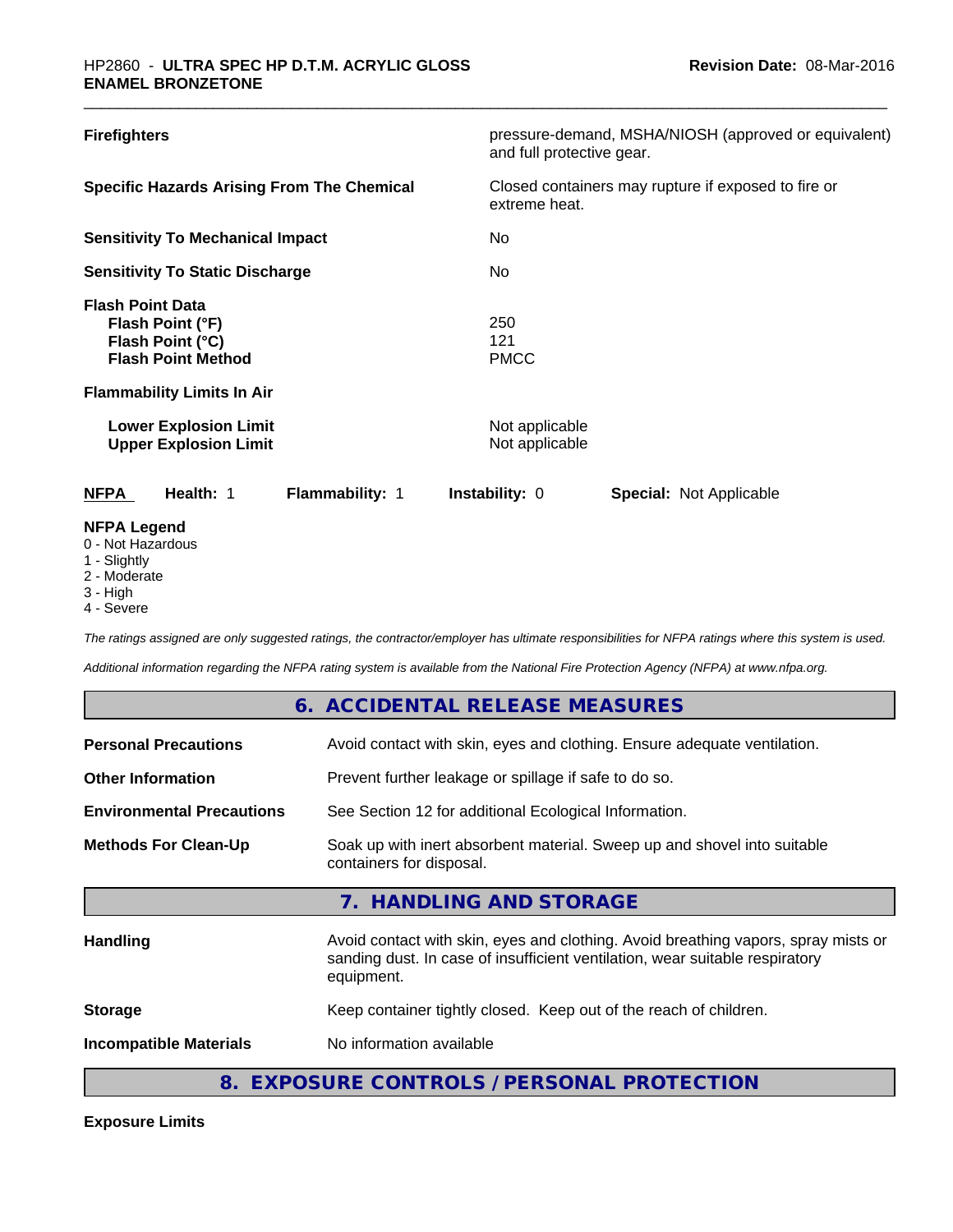#### \_\_\_\_\_\_\_\_\_\_\_\_\_\_\_\_\_\_\_\_\_\_\_\_\_\_\_\_\_\_\_\_\_\_\_\_\_\_\_\_\_\_\_\_\_\_\_\_\_\_\_\_\_\_\_\_\_\_\_\_\_\_\_\_\_\_\_\_\_\_\_\_\_\_\_\_\_\_\_\_\_\_\_\_\_\_\_\_\_\_\_\_\_ HP2860 - **ULTRA SPEC HP D.T.M. ACRYLIC GLOSS ENAMEL BRONZETONE**

| <b>Chemical Name</b>                       | <b>ACGIH</b>               | <b>OSHA</b>                |
|--------------------------------------------|----------------------------|----------------------------|
| Titanium dioxide                           | 10 mg/m $3$ - TWA          | 15 mg/m $3$ - TWA          |
| Carbon black                               | $3.5 \text{ mg/m}^3$ - TWA | $3.5 \text{ mg/m}^3$ - TWA |
| Urea, N-(3,4-dichlorophenyl)-N,N-dimethyl- | 10 mg/m $3$ - TWA          | N/E                        |
| Ammonia                                    | 25 ppm - TWA               | 50 ppm - TWA               |
|                                            | 35 ppm - STEL              | $35 \text{ mg/m}^3$ - TWA  |

#### **Legend**

ACGIH - American Conference of Governmental Industrial Hygienists Exposure Limits OSHA - Occupational Safety & Health Administration Exposure Limits N/E - Not Established

| <b>Engineering Measures</b>          | Ensure adequate ventilation, especially in confined areas.               |
|--------------------------------------|--------------------------------------------------------------------------|
| <b>Personal Protective Equipment</b> |                                                                          |
| <b>Eye/Face Protection</b>           | Safety glasses with side-shields.                                        |
| <b>Skin Protection</b>               | Protective gloves and impervious clothing.                               |
| <b>Respiratory Protection</b>        | In case of insufficient ventilation wear suitable respiratory equipment. |
|                                      |                                                                          |

# **9. PHYSICAL AND CHEMICAL PROPERTIES**

clothing before re-use. Wash thoroughly after handling.

**Hygiene Measures** Avoid contact with skin, eyes and clothing. Remove and wash contaminated

| Appearance                                     | liquid                   |
|------------------------------------------------|--------------------------|
| Odor                                           | Slight glycol ether      |
| <b>Odor Threshold</b>                          | No information available |
| Density (Ibs/gal)                              | $9.1 - 9.4$              |
| <b>Specific Gravity</b>                        | $1.09 - 1.13$            |
| pH                                             | No information available |
| <b>Viscosity (cps)</b>                         | No information available |
| <b>Solubility</b>                              | No information available |
| <b>Water Solubility</b>                        | No information available |
| <b>Evaporation Rate</b>                        | No information available |
| <b>Vapor Pressure</b>                          | No information available |
| <b>Vapor Density</b>                           | No information available |
| Wt. % Solids                                   | $40 - 50$                |
| Vol. % Solids                                  | 35 - 45                  |
| Wt. % Volatiles                                | $50 - 60$                |
| <b>Vol. % Volatiles</b>                        | $55 - 65$                |
| <b>VOC Regulatory Limit (g/L)</b>              | < 150                    |
| <b>Boiling Point (°F)</b>                      | 212                      |
| <b>Boiling Point (°C)</b>                      | 100                      |
| <b>Freezing Point (°F)</b>                     | 32                       |
| <b>Freezing Point (°C)</b>                     | $\Omega$                 |
| Flash Point (°F)                               | 250                      |
| Flash Point (°C)                               | 121                      |
| <b>Flash Point Method</b>                      | <b>PMCC</b>              |
| Flammability (solid, gas)                      | Not applicable           |
| <b>Upper Explosion Limit</b>                   | Not applicable           |
| <b>Lower Explosion Limit</b>                   | Not applicable           |
| <b>Autoignition Temperature (°F)</b>           | No information available |
| <b>Autoignition Temperature (°C)</b>           | No information available |
| Decomposition Temperature (°F)                 | No information available |
| Decomposition Temperature (°C)                 | No information available |
| <b>Partition Coefficient (n-octanol/water)</b> | No information available |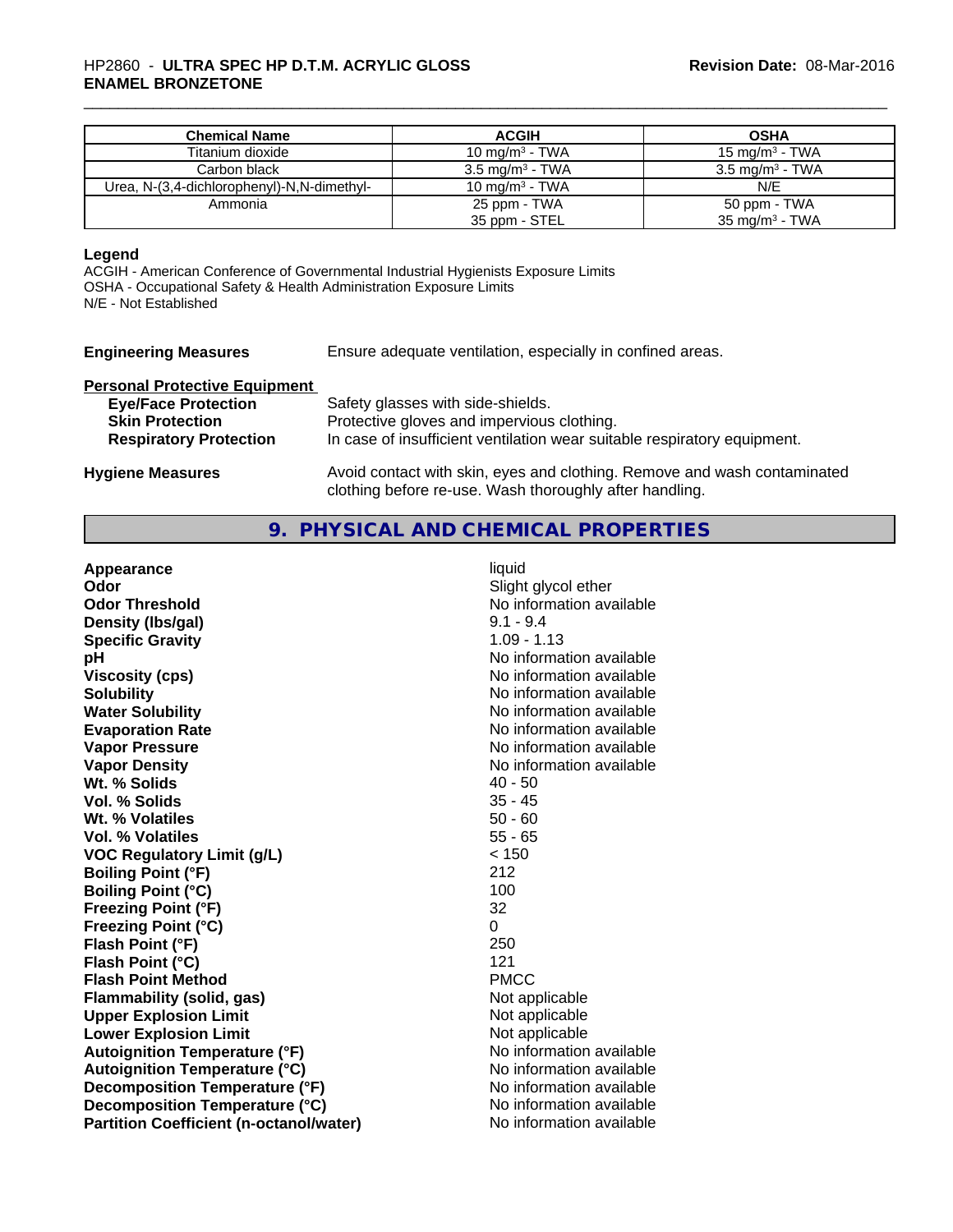|                                                                                                                                                                                                                                                                                                                                                                   | 10. STABILITY AND REACTIVITY                                                                                                                                                                                                                                                                                                                                                                                                                                                                                                                                                     |  |  |
|-------------------------------------------------------------------------------------------------------------------------------------------------------------------------------------------------------------------------------------------------------------------------------------------------------------------------------------------------------------------|----------------------------------------------------------------------------------------------------------------------------------------------------------------------------------------------------------------------------------------------------------------------------------------------------------------------------------------------------------------------------------------------------------------------------------------------------------------------------------------------------------------------------------------------------------------------------------|--|--|
| <b>Reactivity</b>                                                                                                                                                                                                                                                                                                                                                 | Not Applicable                                                                                                                                                                                                                                                                                                                                                                                                                                                                                                                                                                   |  |  |
| <b>Chemical Stability</b>                                                                                                                                                                                                                                                                                                                                         | Stable under normal conditions.                                                                                                                                                                                                                                                                                                                                                                                                                                                                                                                                                  |  |  |
| <b>Conditions To Avoid</b>                                                                                                                                                                                                                                                                                                                                        | Prevent from freezing.                                                                                                                                                                                                                                                                                                                                                                                                                                                                                                                                                           |  |  |
| <b>Incompatible Materials</b>                                                                                                                                                                                                                                                                                                                                     | No materials to be especially mentioned.                                                                                                                                                                                                                                                                                                                                                                                                                                                                                                                                         |  |  |
| <b>Hazardous Decomposition Products</b>                                                                                                                                                                                                                                                                                                                           | None under normal use.                                                                                                                                                                                                                                                                                                                                                                                                                                                                                                                                                           |  |  |
| <b>Possibility Of Hazardous Reactions</b>                                                                                                                                                                                                                                                                                                                         | None under normal conditions of use.                                                                                                                                                                                                                                                                                                                                                                                                                                                                                                                                             |  |  |
|                                                                                                                                                                                                                                                                                                                                                                   |                                                                                                                                                                                                                                                                                                                                                                                                                                                                                                                                                                                  |  |  |
|                                                                                                                                                                                                                                                                                                                                                                   | 11. TOXICOLOGICAL INFORMATION                                                                                                                                                                                                                                                                                                                                                                                                                                                                                                                                                    |  |  |
| <b>Product Information</b>                                                                                                                                                                                                                                                                                                                                        |                                                                                                                                                                                                                                                                                                                                                                                                                                                                                                                                                                                  |  |  |
| Information on likely routes of exposure                                                                                                                                                                                                                                                                                                                          |                                                                                                                                                                                                                                                                                                                                                                                                                                                                                                                                                                                  |  |  |
| <b>Principal Routes of Exposure</b>                                                                                                                                                                                                                                                                                                                               | Eye contact, skin contact and inhalation.                                                                                                                                                                                                                                                                                                                                                                                                                                                                                                                                        |  |  |
| <b>Acute Toxicity</b>                                                                                                                                                                                                                                                                                                                                             |                                                                                                                                                                                                                                                                                                                                                                                                                                                                                                                                                                                  |  |  |
| <b>Product Information</b>                                                                                                                                                                                                                                                                                                                                        | No information available                                                                                                                                                                                                                                                                                                                                                                                                                                                                                                                                                         |  |  |
| Information on toxicological effects                                                                                                                                                                                                                                                                                                                              |                                                                                                                                                                                                                                                                                                                                                                                                                                                                                                                                                                                  |  |  |
| <b>Symptoms</b>                                                                                                                                                                                                                                                                                                                                                   | No information available                                                                                                                                                                                                                                                                                                                                                                                                                                                                                                                                                         |  |  |
|                                                                                                                                                                                                                                                                                                                                                                   | Delayed and immediate effects as well as chronic effects from short and long-term exposure                                                                                                                                                                                                                                                                                                                                                                                                                                                                                       |  |  |
| Eye contact<br><b>Skin contact</b><br><b>Inhalation</b><br>Ingestion<br>Sensitization:<br><b>Neurological Effects</b><br><b>Mutagenic Effects</b><br><b>Reproductive Effects</b><br><b>Developmental Effects</b><br><b>Target Organ Effects</b><br><b>STOT - single exposure</b><br>STOT - repeated exposure<br>Other adverse effects<br><b>Aspiration Hazard</b> | May cause slight irritation.<br>Substance may cause slight skin irritation. Prolonged or repeated contact may dry<br>skin and cause irritation.<br>May cause irritation of respiratory tract.<br>Ingestion may cause gastrointestinal irritation, nausea, vomiting and diarrhea.<br>No information available<br>No information available.<br>No information available.<br>No information available.<br>No information available.<br>No information available.<br>No information available.<br>No information available.<br>No information available.<br>No information available |  |  |
| <b>Numerical measures of toxicity</b>                                                                                                                                                                                                                                                                                                                             |                                                                                                                                                                                                                                                                                                                                                                                                                                                                                                                                                                                  |  |  |
|                                                                                                                                                                                                                                                                                                                                                                   | The following values are calculated based on chapter 3.1 of the GHS document                                                                                                                                                                                                                                                                                                                                                                                                                                                                                                     |  |  |
| <b>ATEmix (oral)</b><br><b>ATEmix (inhalation-dust/mist)</b>                                                                                                                                                                                                                                                                                                      | 26465 mg/kg<br>500.9 mg/L                                                                                                                                                                                                                                                                                                                                                                                                                                                                                                                                                        |  |  |

**Component** 

2,2,4-trimethyl-1,3-propanediol diisobutyrate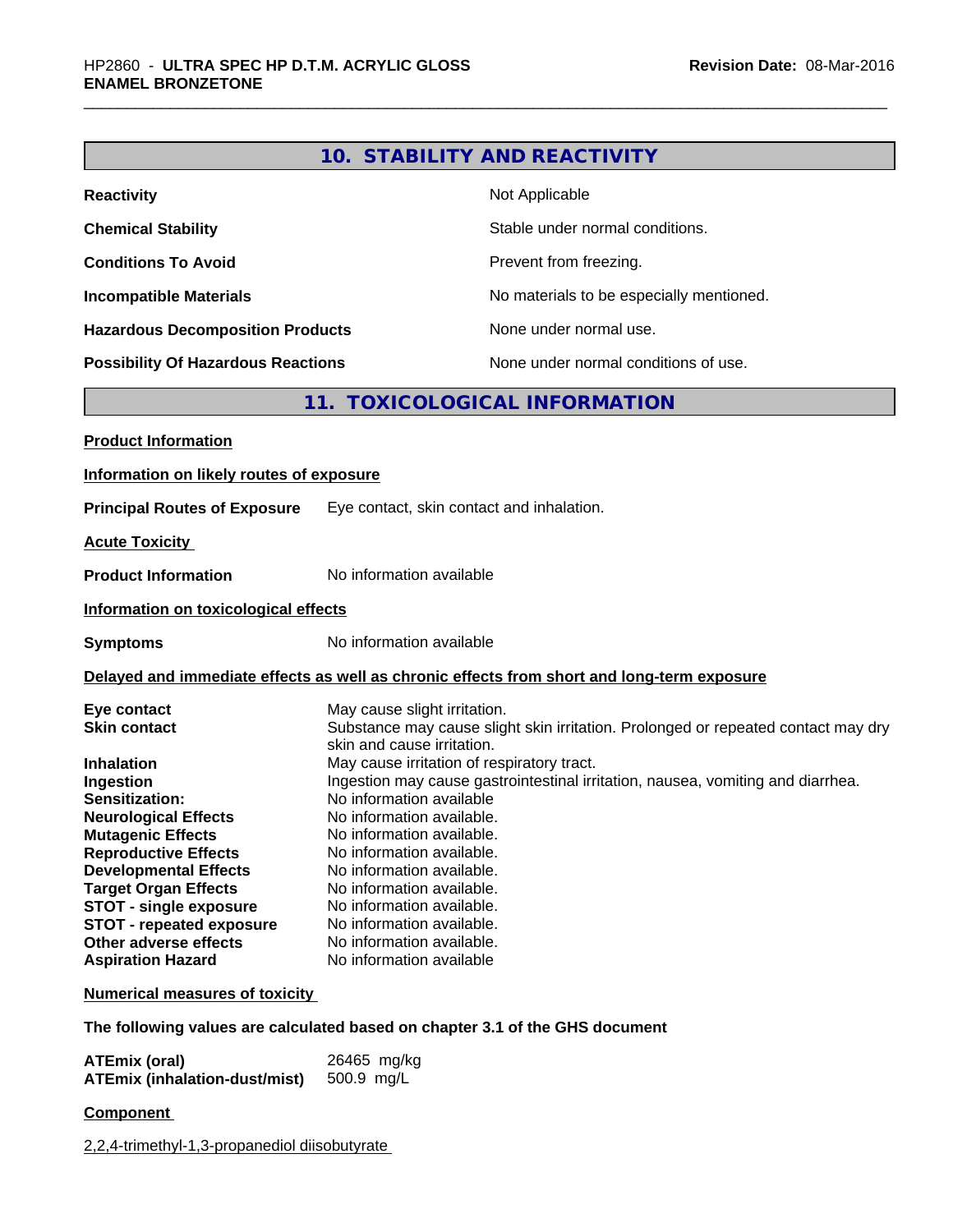#### \_\_\_\_\_\_\_\_\_\_\_\_\_\_\_\_\_\_\_\_\_\_\_\_\_\_\_\_\_\_\_\_\_\_\_\_\_\_\_\_\_\_\_\_\_\_\_\_\_\_\_\_\_\_\_\_\_\_\_\_\_\_\_\_\_\_\_\_\_\_\_\_\_\_\_\_\_\_\_\_\_\_\_\_\_\_\_\_\_\_\_\_\_ HP2860 - **ULTRA SPEC HP D.T.M. ACRYLIC GLOSS ENAMEL BRONZETONE**

LD50 Oral: > 3,200 mg/kg (Rat) vendor data LC50 Inhalation (Vapor): > 5.3 mg/L (Rat) Titanium dioxide LD50 Oral: > 10000 mg/kg (Rat) LC50 Inhalation (Dust): > mg/L (Rat, 4 hr.) Carbon black LD50 Oral: > 15400 mg/kg (Rat) LD50 Dermal: > 3000 mg/kg (Rabbit) Sodium nitrite LD50 Oral: 180 mg/kg (Rat) LC50 Inhalation (Dust):  $5.5 \text{ mg/m}^3$  (Rat, 4 hr.) Urea, N-(3,4-dichlorophenyl)-N,N-dimethyl- LD50 Oral: 1017 mg/kg (Rat) LD50 Dermal: > 5000 mg/kg (Rat) Ammonia LC50 Inhalation (Vapor): 2000 ppm (Rat, 4 hr.)

#### **Carcinogenicity**

*The information below indicateswhether each agency has listed any ingredient as a carcinogen:.*

| <b>Chemical Name</b> | <b>IARC</b>           | <b>NTP</b> | <b>OSHA Carcinogen</b> |
|----------------------|-----------------------|------------|------------------------|
|                      | 2B - Possible Human   |            | Listed                 |
| Titanium dioxide     | Carcinogen            |            |                        |
|                      | 2B - Possible Human   |            | ∟isted                 |
| Carbon black         | Carcinogen            |            |                        |
|                      | l 2A - Probable Human |            |                        |
| Sodium nitrite       | Carcinogen            |            |                        |

• Although IARC has classified titanium dioxide as possibly carcinogenic to humans (2B), their summary concludes: "No significant exposure to titanium dioxide is thought to occur during the use of products in which titanium dioxide is bound to other materials, such as paint."

#### **Legend**

IARC - International Agency for Research on Cancer NTP - National Toxicity Program OSHA - Occupational Safety & Health Administration

**12. ECOLOGICAL INFORMATION**

# **Ecotoxicity Effects**

The environmental impact of this product has not been fully investigated.

#### **Product Information**

#### **Acute Toxicity to Fish**

No information available

# **Acute Toxicity to Aquatic Invertebrates**

No information available

# **Acute Toxicity to Aquatic Plants**

No information available

## **Persistence / Degradability**

No information available.

#### **Bioaccumulation / Accumulation**

No information available.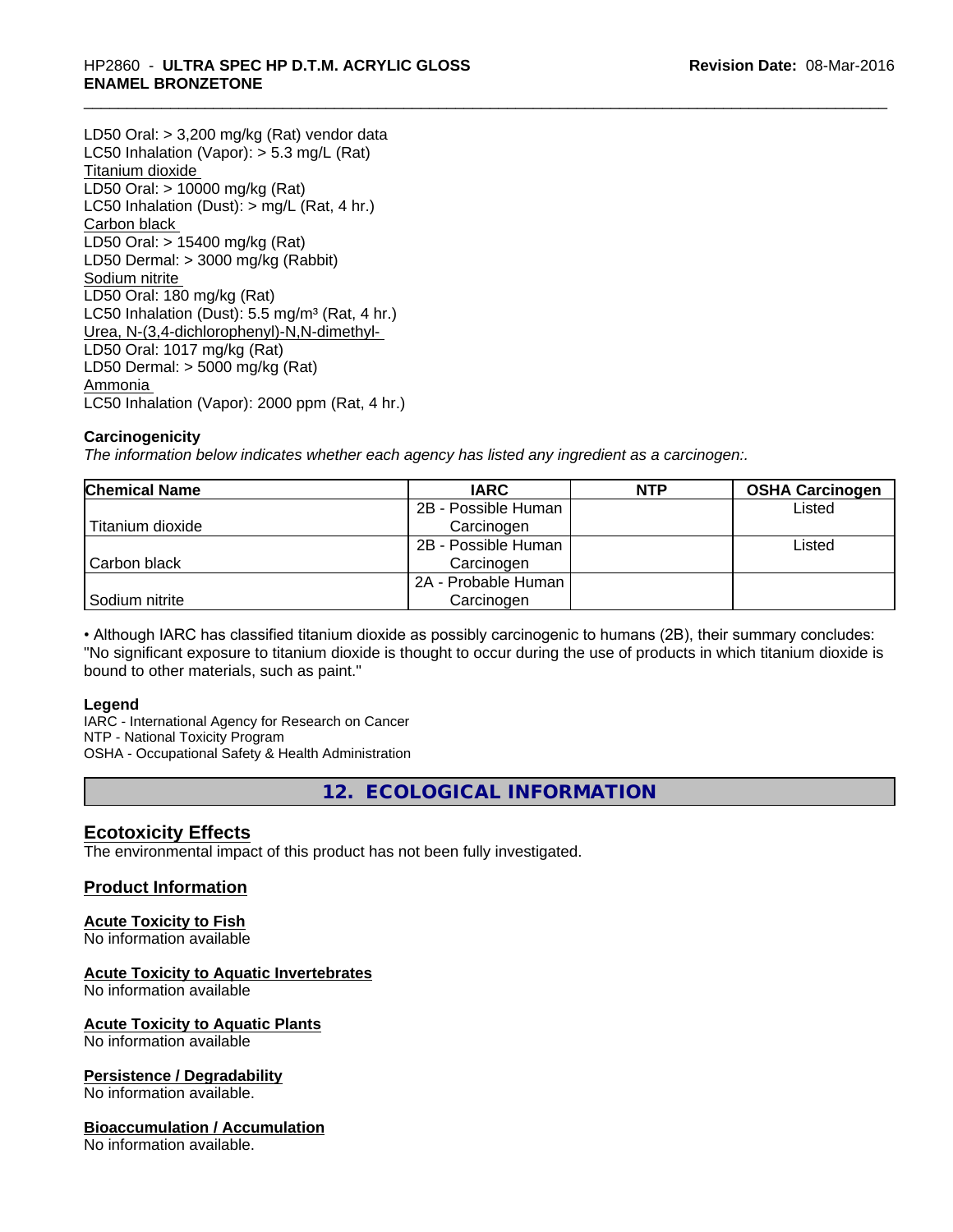#### **Mobility in Environmental Media**

No information available.

#### **Ozone**

No information available

#### **Component**

#### **Acute Toxicity to Fish**

#### Titanium dioxide

 $LCS0: > 1000$  mg/L (Fathead Minnow - 96 hr.) Urea, N-(3,4-dichlorophenyl)-N,N-dimethyl- LC50: 3.5 mg/L (Rainbow Trout - 96 hr.)

#### **Acute Toxicity to Aquatic Invertebrates**

No information available

#### **Acute Toxicity to Aquatic Plants**

No information available

|                              | 13. DISPOSAL CONSIDERATIONS                                                                                                                                                                                               |  |
|------------------------------|---------------------------------------------------------------------------------------------------------------------------------------------------------------------------------------------------------------------------|--|
| <b>Waste Disposal Method</b> | Dispose of in accordance with federal, state, and local regulations. Local<br>requirements may vary, consult your sanitation department or state-designated<br>environmental protection agency for more disposal options. |  |
|                              | <b>TRANSPORT INFORMATION</b><br>14. .                                                                                                                                                                                     |  |
| <b>DOT</b>                   | Not regulated                                                                                                                                                                                                             |  |
| <b>ICAO / IATA</b>           | Not regulated                                                                                                                                                                                                             |  |
| <b>IMDG/IMO</b>              | Not regulated                                                                                                                                                                                                             |  |
|                              | 15. REGULATORY INFORMATION                                                                                                                                                                                                |  |

#### **International Inventories**

| <b>TSCA: United States</b> | Yes - All components are listed or exempt. |
|----------------------------|--------------------------------------------|
| <b>DSL: Canada</b>         | Yes - All components are listed or exempt. |

#### **Federal Regulations**

#### **SARA 311/312 hazardous categorization**

| Acute Health Hazard               | No  |
|-----------------------------------|-----|
| Chronic Health Hazard             | Yes |
| Fire Hazard                       | N٥  |
| Sudden Release of Pressure Hazard | Nο  |
| Reactive Hazard                   | Nο  |

#### **SARA 313**

Section 313 of Title III of the Superfund Amendments and Reauthorization Act of 1986 (SARA). This product contains a chemical or chemicals which are subject to the reporting requirements of the Act and Title 40 of the Code of Federal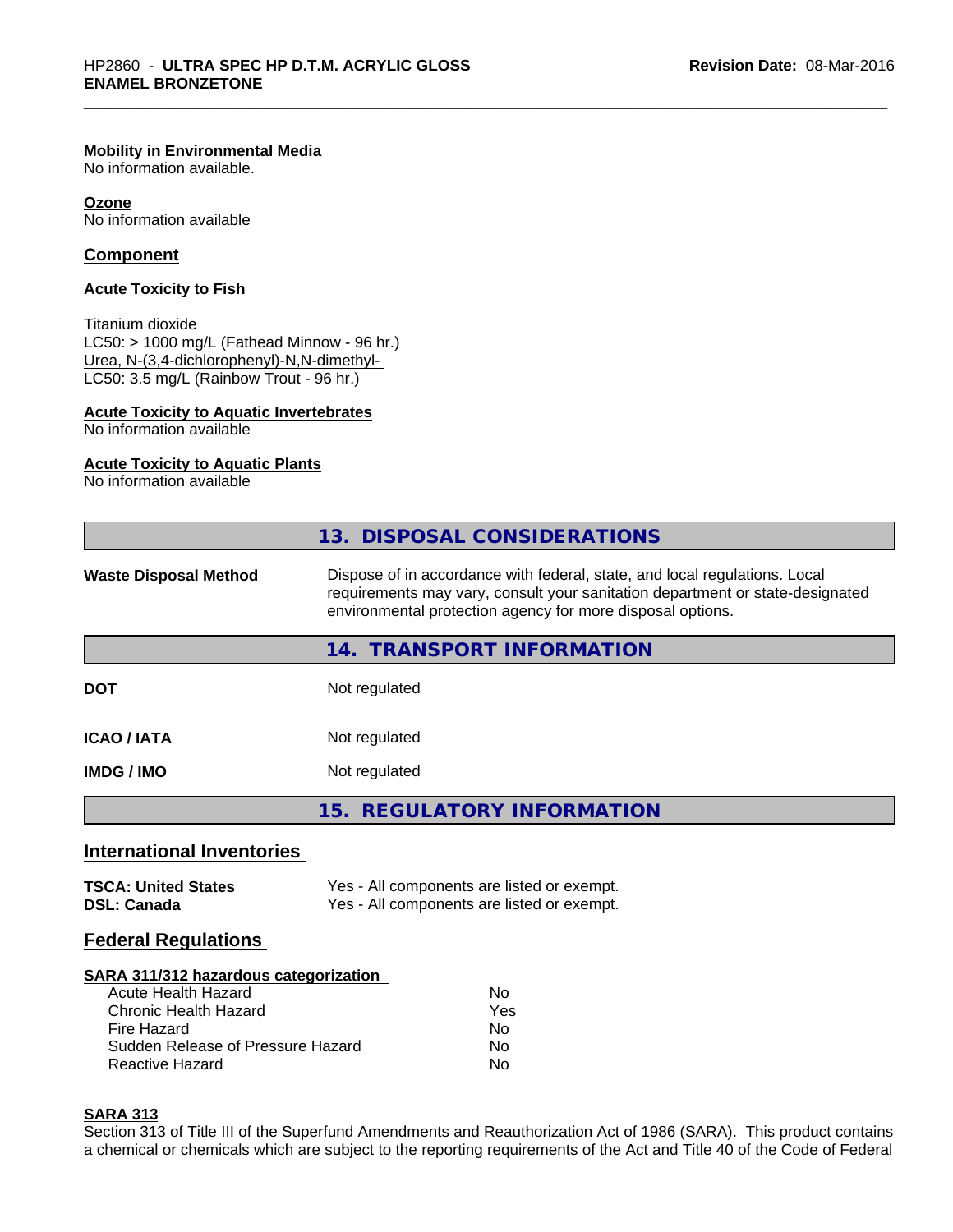Regulations, Part 372:

#### *None*

#### **Clean Air Act,Section 112 Hazardous Air Pollutants (HAPs) (see 40 CFR 61)**

This product contains the following HAPs:

*None*

### **State Regulations**

#### **California Proposition 65**

This product may contain small amounts of materials known to the state of California to cause cancer or reproductive *harm.*

#### **State Right-to-Know**

| <b>Chemical Name</b>                          | <b>Massachusetts</b> | New Jersey | Pennsylvania |
|-----------------------------------------------|----------------------|------------|--------------|
| Titanium dioxide                              |                      |            |              |
| Carbon black                                  |                      |            |              |
| Sodium nitrite                                |                      |            |              |
| Urea,<br>N-(3,4-dichlorophenyl)-N,N-dimethyl- |                      |            |              |
| Ammonia                                       |                      |            |              |

#### **Legend**

X - Listed

# **16. OTHER INFORMATION**

| HMIS -              | Health: $1^*$ | <b>Flammability: 1</b> | <b>Reactivity: 0</b> | PPE: - |  |
|---------------------|---------------|------------------------|----------------------|--------|--|
| <b>HMIS Legend</b>  |               |                        |                      |        |  |
| 0 - Minimal Hazard  |               |                        |                      |        |  |
| 1 - Slight Hazard   |               |                        |                      |        |  |
| 2 - Moderate Hazard |               |                        |                      |        |  |
|                     |               |                        |                      |        |  |

- 
- 3 Serious Hazard
- 4 Severe Hazard

\* - Chronic Hazard

X - Consult your supervisor or S.O.P. for "Special" handling instructions.

*Note: The PPE rating has intentionally been left blank. Choose appropriate PPE that will protect employees from the hazards the material will present under the actual normal conditions of use.*

*Caution: HMISÒ ratings are based on a 0-4 rating scale, with 0 representing minimal hazards or risks, and 4 representing significant hazards or risks. Although HMISÒ ratings are not required on MSDSs under 29 CFR 1910.1200, the preparer, has chosen to provide them. HMISÒ ratings are to be used only in conjunction with a fully implemented HMISÒ program by workers who have received appropriate HMISÒ training. HMISÒ is a registered trade and service mark of the NPCA. HMISÒ materials may be purchased exclusively from J. J. Keller (800) 327-6868.*

**WARNING!** If you scrape, sand, or remove old paint, you may release lead dust. LEAD IS TOXIC. EXPOSURE TO LEAD DUST CAN CAUSE SERIOUS ILLNESS, SUCH AS BRAIN DAMAGE, ESPECIALLY IN CHILDREN. PREGNANT WOMEN SHOULD ALSO AVOID EXPOSURE.Wear a NIOSH approved respirator to control lead exposure. Clean up carefully with a HEPA vacuum and a wet mop. Before you start, find out how to protect yourself and your family by contacting the National Lead Information Hotline at 1-800-424-LEAD or log on to www.epa.gov/lead.

**Prepared By** Product Stewardship Department